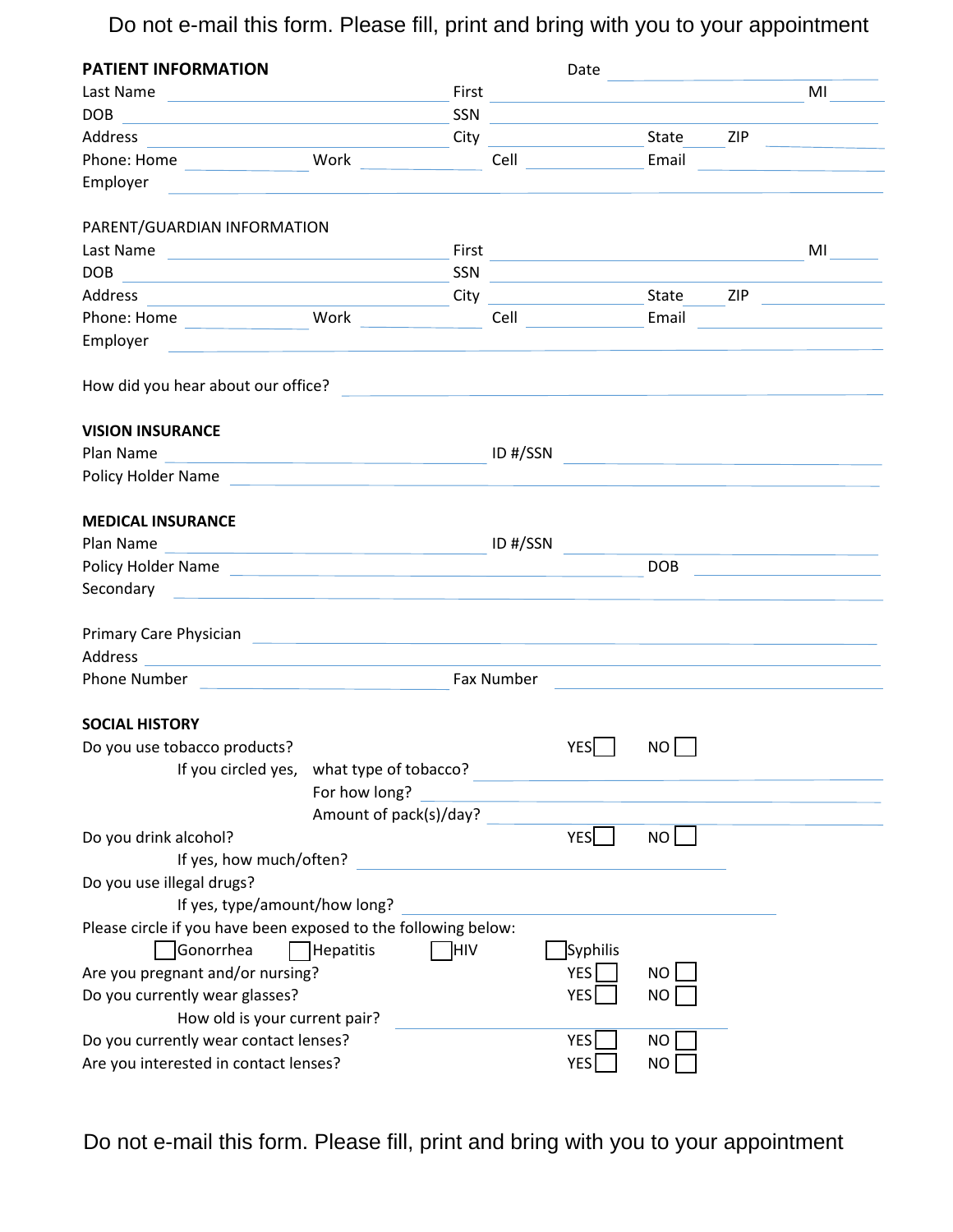# Do not e-mail this form. Please fill, print and bring with you to your appointment

**REVIEW OF SYSTEMS**: Do you currently, or have you ever had any problems in the following areas? **CONSTITUTIONAL EARS, NOSE, MOUTH, THROAT**

Fever, Weight loss/gain YES  $\Box$  NO

**INTEGUMENTARY (SKIN)** YES NO

### **NEUROLOGICAL**

Headaches Headaches YES<br>
Migraines YES<br>
Seizures YES<br>
Fainting YES<br>
NO Asthma<br>
Tennis YES<br>
NO Asthma<br>
NO Asthma<br>
Tennis YES<br>
NO Asthma<br>
Tennis Chronic Bronc<br>
Tennis YES<br>
NO Emphysema

| YES        | NΟ        |
|------------|-----------|
| <b>YES</b> | NO        |
| <b>YES</b> | <b>NO</b> |
| <b>YES</b> | NC        |
| YES        | N         |

| Allergies/Hay fever | <b>YES</b> | NO        |
|---------------------|------------|-----------|
| Sinus problems      | <b>YES</b> | <b>NO</b> |
| Runny nose          | <b>YES</b> | <b>NO</b> |
| Chronic cough       | <b>YES</b> | NO        |
| Dry throat/mouth    | <b>VEC</b> |           |

Seizures YES NO Asthma YES NO Fainting The YES NO Chronic Bronchitis YES Numbness/Tingling YES NO Emphysema YES Sleep Apnea YES **EYES** Shortness of breath YES Loss of vision YES NO Wheezing YES YES

|   | ΝO        |
|---|-----------|
|   | <b>NO</b> |
| í | <b>NO</b> |
|   | <b>NO</b> |
|   | <b>NO</b> |
|   |           |

| ; | <b>NO</b> |  |
|---|-----------|--|
| ; | <b>NO</b> |  |
| ; | <b>NO</b> |  |
| ; | <b>NO</b> |  |
| ; | <b>NO</b> |  |
| ; | NO        |  |

## Foreign body sensation **YES** NO **GASTROINTESTINAL**

## Sties **The Sties Sties Sties Area Results And Area Area Results Area Results Area Results Area Results Area Results**

Flashes/floaters **YES** YES NO Kidney/bladder problems YES Genital problems YES

| NO |  |
|----|--|
| NO |  |
|    |  |

## Thyroid disease **YES** NO **BONES/JOINTS/MUSCLES**

| <b>Diabetes</b>       | <b>YES</b><br>NO I | <b>Rhematoid arthritis</b> | YESI | NO |
|-----------------------|--------------------|----------------------------|------|----|
| Heat/cold intolerance | YES I<br>NOL L     | Osteoarthritis             | YESI | NO |
|                       |                    | Muscle/joint pain          | YESI | NO |

### ADD/ADHD YES NO **LYMPHATIC/HEMATOLOGIC**

| Depression     | <b>NO</b><br>YESI | Anemia                   | YES              | NO        |
|----------------|-------------------|--------------------------|------------------|-----------|
| <b>Nervous</b> | <b>NO</b><br>YES  | <b>Bleeding problems</b> | YES              | NO        |
| <b>Stress</b>  | NO I<br>YESI      | Cancer                   | YES <sup>'</sup> | NO        |
| Memory loss    | NO.<br>YFSI       | Lupus                    | YES'             | <b>NO</b> |

| NO        |  |
|-----------|--|
| <b>NO</b> |  |
| <b>NO</b> |  |
| <b>NO</b> |  |

Circle any of the following that YOU have/had:



**ENDOCRINE**

**PSYCHIATRIC**

|  | IGlauco |  |
|--|---------|--|
|  | Eye inf |  |

Lazy eye Glaucoma Retinal Disease Cataracts Eye injuries  $\Box$  Eye infections | Droopy Eyelids | Prominent Eyes

Do not e-mail this form. Please fill, print and bring with you to your appointment